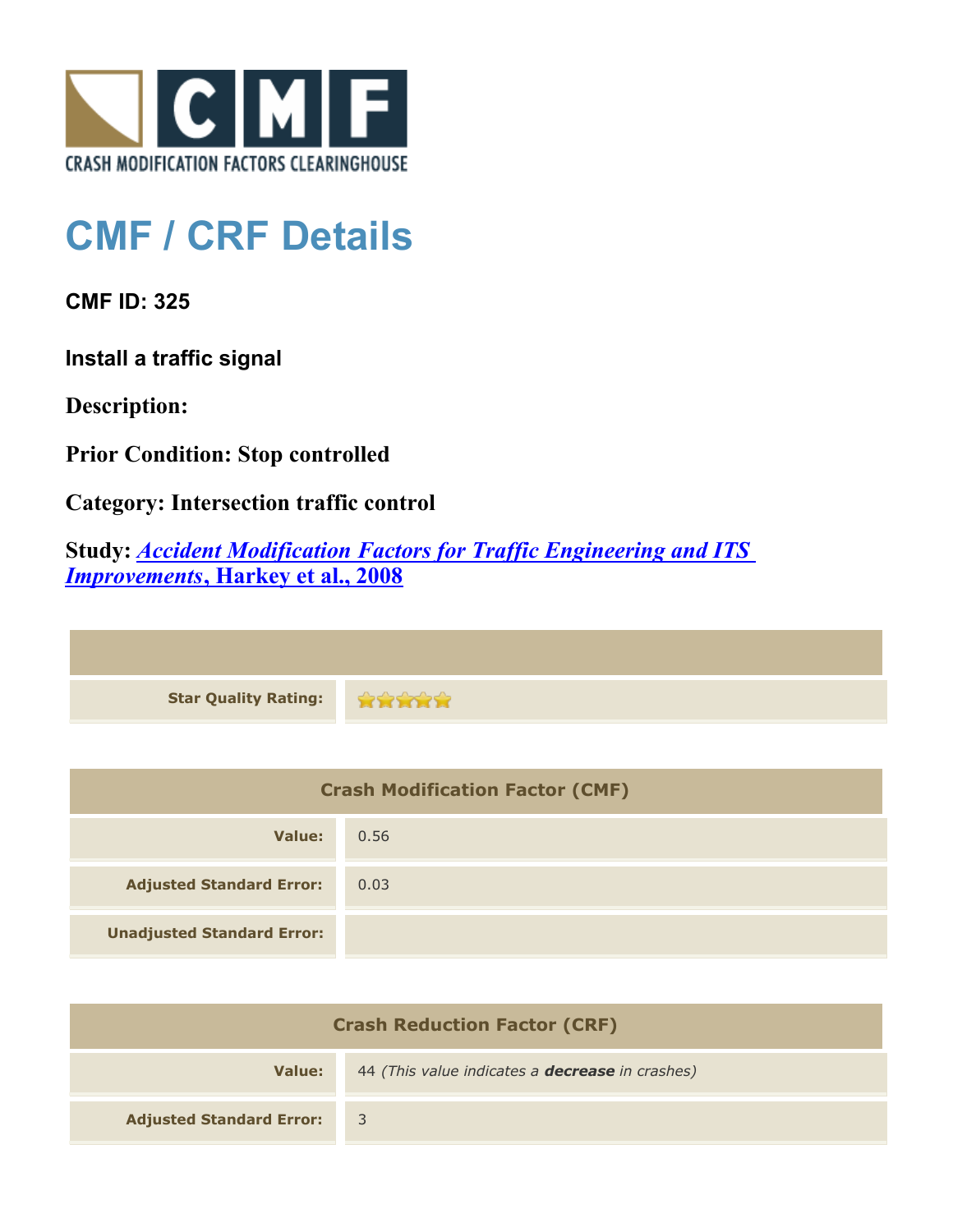| <b>Applicability</b>       |               |
|----------------------------|---------------|
| <b>Crash Type:</b>         | All           |
| <b>Crash Severity:</b>     | All           |
| <b>Roadway Types:</b>      | Not specified |
| <b>Number of Lanes:</b>    |               |
| <b>Road Division Type:</b> |               |
| <b>Speed Limit:</b>        |               |
| <b>Area Type:</b>          | Rural         |
| <b>Traffic Volume:</b>     |               |
| <b>Time of Day:</b>        |               |

## *If countermeasure is intersection-based*

| <b>Intersection Type:</b>         | Roadway/roadway (not interchange related)         |
|-----------------------------------|---------------------------------------------------|
| <b>Intersection Geometry:</b>     | $3$ -leg, $4$ -leg                                |
| <b>Traffic Control:</b>           | Stop-controlled                                   |
| <b>Major Road Traffic Volume:</b> | 3261 to 29926 Annual Average Daily Traffic (AADT) |
| <b>Minor Road Traffic Volume:</b> | 101 to 10300 Annual Average Daily Traffic (AADT)  |

| <b>Development Details</b>      |  |
|---------------------------------|--|
| <b>Date Range of Data Used:</b> |  |
| <b>Municipality:</b>            |  |
| State:                          |  |